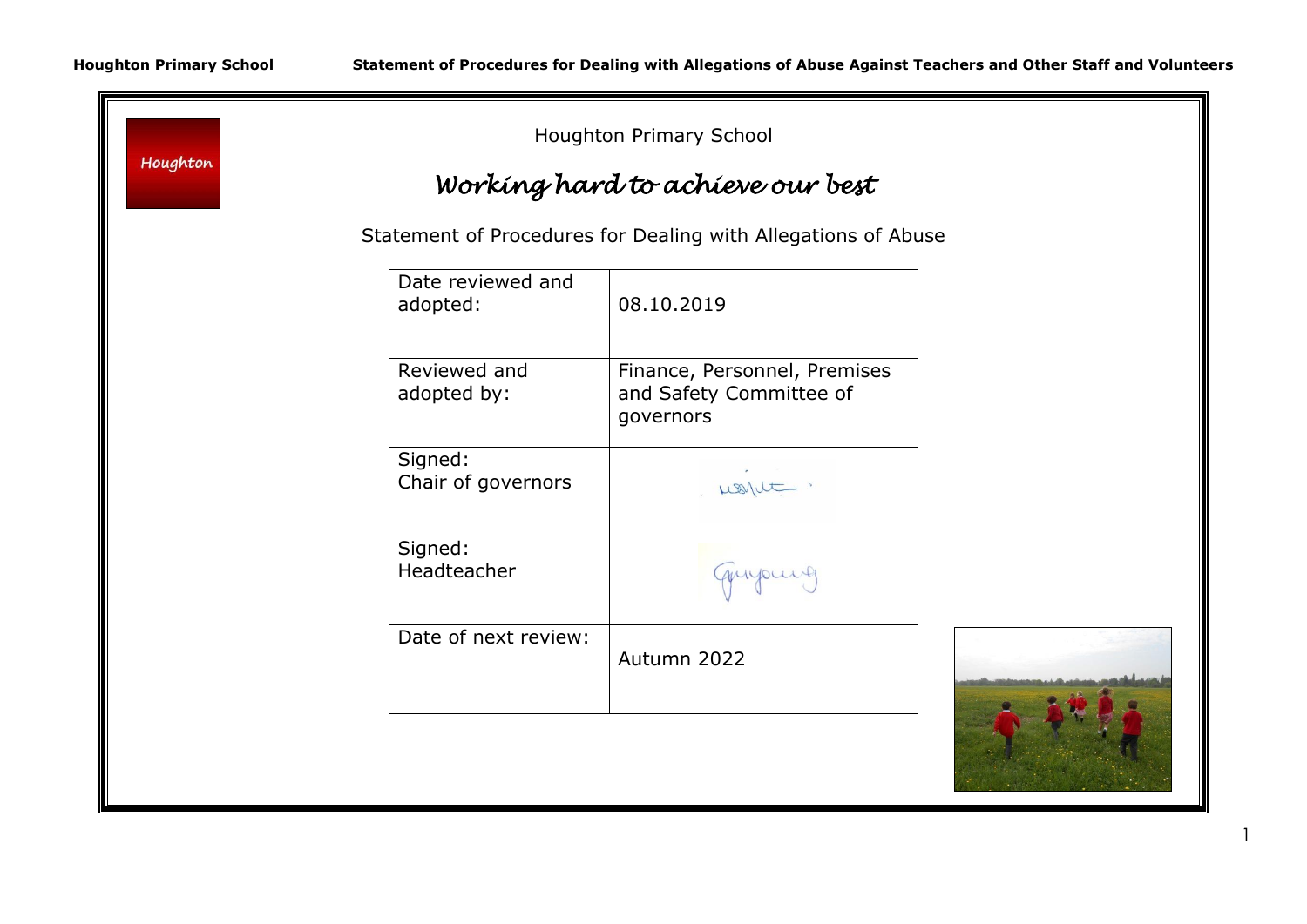## **Houghton Primary School Statement of Procedures for Dealing with Allegations of Abuse Against Teachers and Other Staff and Volunteers**

## **1. Introduction**

1.1. This Statement of Procedures follows the DfE Statutory Guidance [Keeping Children Safe in Education Part four: Allegations of abuse](https://assets.publishing.service.gov.uk/government/uploads/system/uploads/attachment_data/file/835733/Keeping_children_safe_in_education_2019.pdf)  [made against teachers and other staff \(Appendix 1\) w](https://assets.publishing.service.gov.uk/government/uploads/system/uploads/attachment_data/file/835733/Keeping_children_safe_in_education_2019.pdf)hich is available from the school office.

It is about managing cases of allegations that might indicate that a person is unsuitable to continue to work with children in their present position, or in any capacity. It will be used in respect of all cases where it is alleged that an employee or volunteer, or a person with permission to be on the premises or carrying out any activity on behalf of the school has;

- Behaved in a way that has harmed a child, or may have harmed a child;
- Possibly committed a criminal offence against or related to a child;
- Behaved towards a child or children in a way that indicates he or she would pose a risk of harm to children.

This will include allegations involving any type of abuse or neglect, including inappropriate relationships with pupils, grooming behaviour of any kind, possession of indecent photographs or images of children and other offences under the Sexual Offences Act 2003.

1.2.Any allegation of abuse will be dealt with as quickly as possible, in a fair, consistent and thorough way that provides effective protection for the child or children and at the same time deals fairly with the person who is the subject of the allegation.

## **2. Communicating the Procedures**

2.1.All members of the senior management team and the designated safeguarding lead with responsibility for child protection have a responsibility to ensure that all staff know about and understand paragraph 3 below.

- 2.2. In accordance with the DfE Statutory Guidance, all staff should also read at least Part one of Keeping children safe in education, which contains Safeguarding information for all staff.
- 2.3. All members of the senior management team and the designated safeguarding lead have a responsibility to be familiar with the Statutory Guidance in its entirety.

## **3. Immediately Reporting an Allegation**

- 3.1.Everyone who comes into contact with children and their families has a role to play in safeguarding children. If you have a concern that a person (as described in paragraph 1.1 above) may have behaved inappropriately or you have received information that may constitute an allegation **you must**:
	- Report the facts to the Case Manager, normally the headteacher as soon as possible. All concerns will be listened to and managed appropriately; do not withhold information however trivial it may seem.
	- In the absence of the Case Manager you must report the matter to the most senior person available who will carry out the Case Manager's duties in his/her absence. If the allegation concerns the Case Manager then the matter must be reported to the Chair of Governors.
	- Make a signed and dated written record of your concerns, observations or the information you have received and give it to the Case Manager straight away.
	- Maintain strict confidentiality.

### 3.2. **You must not:**

- Attempt to deal with the situation yourself.
- Make assumptions, offer alternative explanations or diminish or embellish the seriousness of the behaviour or alleged incidents.
- Keep the information to yourself or promise confidentiality.
- Take any action that might undermine any investigation or disciplinary procedure, such as disclosing confidential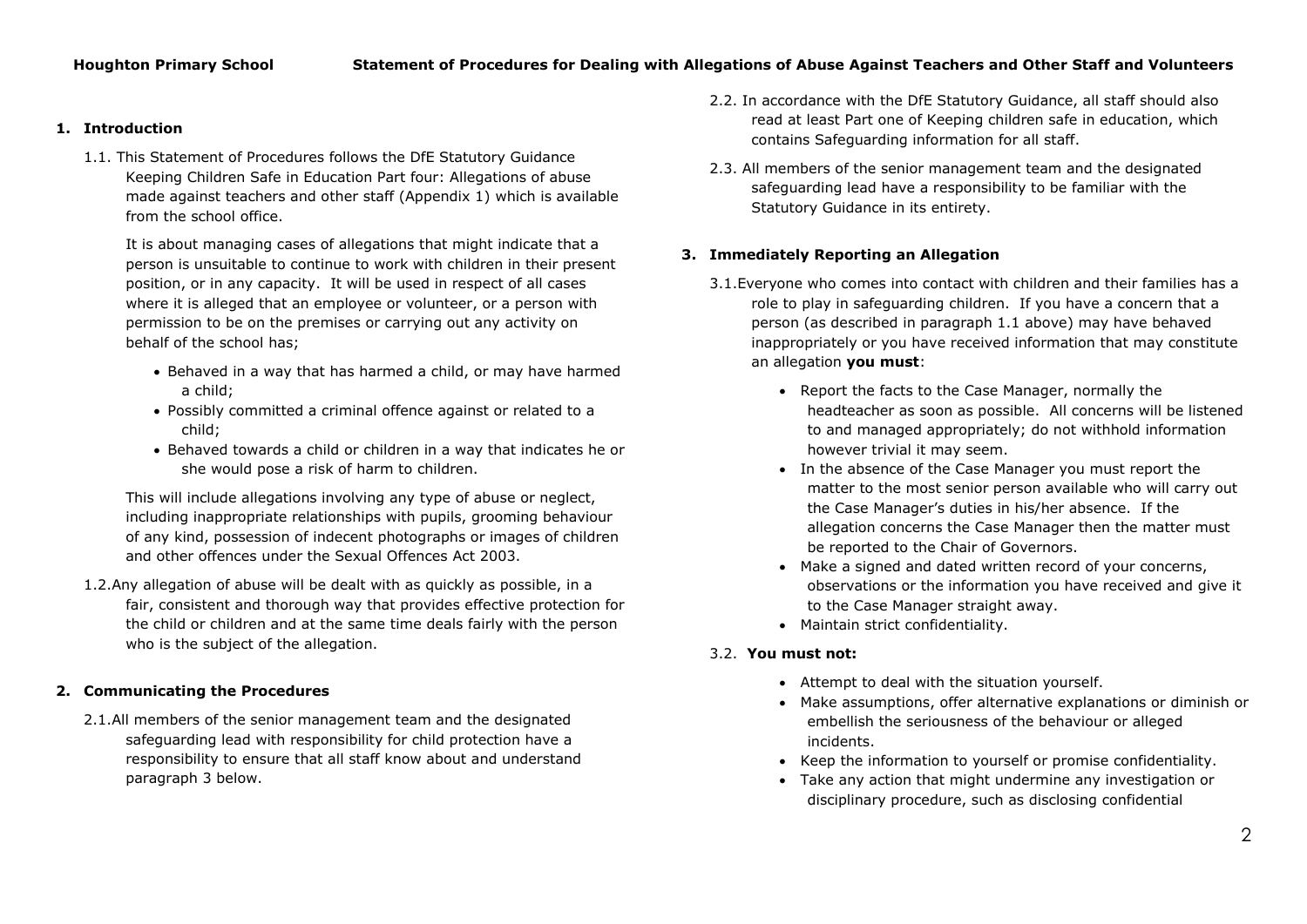## **Houghton Primary School Statement of Procedures for Dealing with Allegations of Abuse Against Teachers and Other Staff and Volunteers**

information, interviewing the alleged victim or potential witnesses, or informing the alleged perpetrator or parents/carers.

## **4. Duties and Responsibilities of the Case Manager**

- 4.1.The duties and responsibilities of the Case Manager are as described in Keeping Children Safe in Education Part four: Allegations of abuse against teachers and other staff.
- 4.2.The contact details for the Designated Officer for Safeguarding are:

Headteacher, Houghton Primary School 01480 463398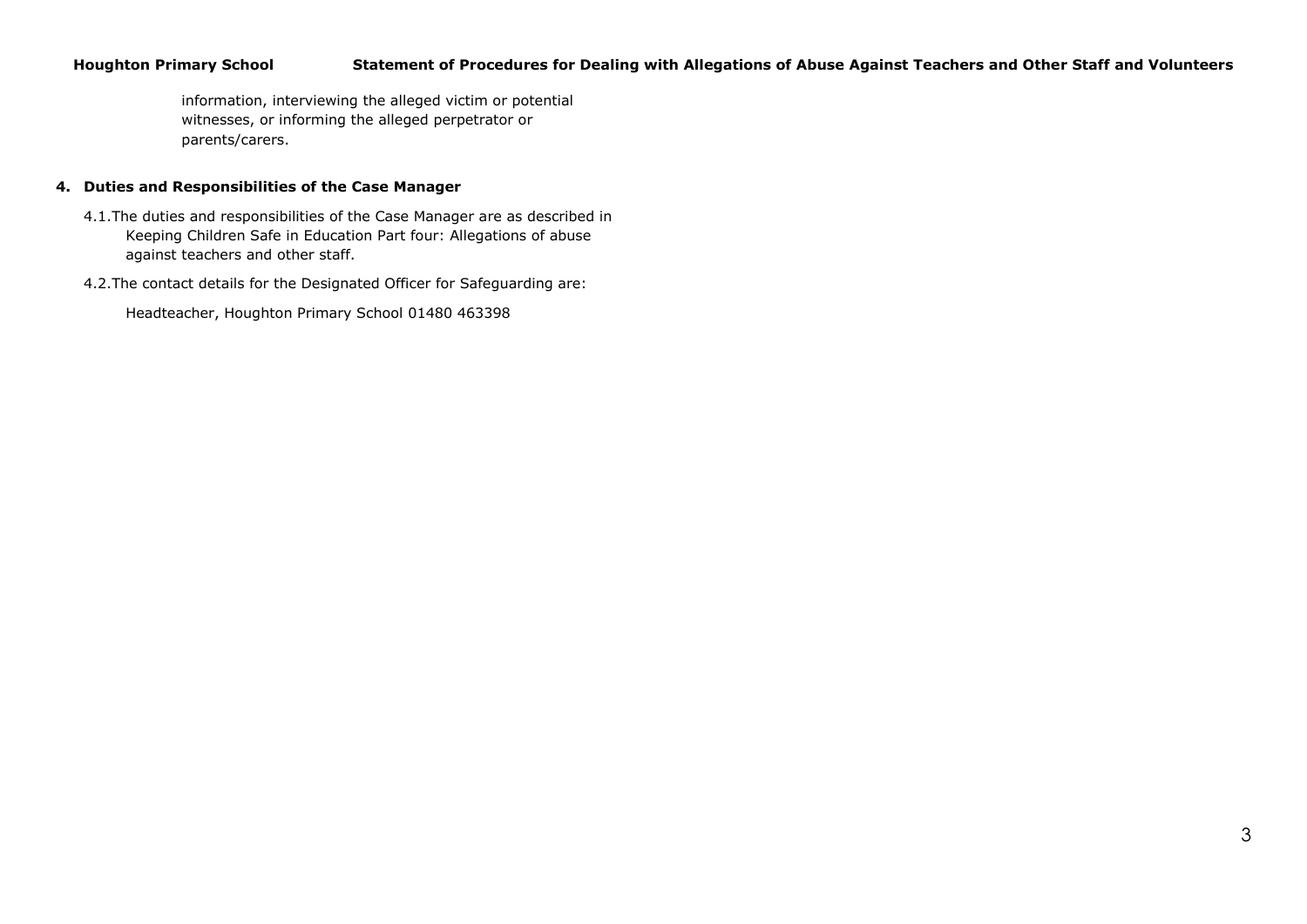#### **APPENDIX 1**

**DfE STATUTORY GUIDANCE KEEPING CHILDREN SAFE IN EDUCATION: Part 4 September 2019**

#### **Part four: Allegations of abuse made against teachers and other staff Duties as an employer and an employee**

195. This part of the guidance is about managing cases of allegations that might indicate a person would pose a risk of harm94 if they continue to work in regular or close contact with children in their present position, or in any capacity. It should be used in respect of all cases in which it is alleged that a teacher or member of staff (including volunteers) in a school or college that provides education for children under 18 years of age has:

- behaved in a way that has harmed a child, or may have harmed a child;
- possibly committed a criminal offence against or related to a child; or
- behaved towards a child or children in a way that indicates he or she may pose a risk of harm to children.

196. This part of the guidance relates to members of staff and volunteers who are currently working in any school or college regardless of whether the school or college is where the alleged abuse took place. Allegations against a teacher who is no longer teaching should be referred to the police. Historical allegations of abuse should also be referred to the police.

197. Employers have a duty of care to their employees. They should ensure they provide effective support for anyone facing an allegation and provide the employee with a named contact if they are suspended. It is essential that any allegation of abuse made against a teacher or other member of staff or volunteer in a school or college is dealt with very quickly, in a fair and consistent way that provides effective protection for the child and, at the same time supports the person who is the subject of the allegation.

The harm test is explained on the Disclosure and Barring service website on GOV.UK.

#### **Initial considerations**

198. The procedures for dealing with allegations need to be applied with common sense and judgement. Many cases may well either not meet the criteria set out above, or may do so without warranting consideration of either a police investigation or enquiries by local authority children's social care services. In these cases, local arrangements should be followed to resolve cases without delay.

199. Some rare allegations will be so serious they require immediate intervention by children's social care services and/or police. The designated officer(s) should be informed of all allegations that come to a school's or college's attention and appear to meet the criteria so they can consult police and children's social care services as appropriate.

200. The following definitions should be used when determining the outcome of allegation investigations:

- **Substantiated:** there is sufficient evidence to prove the allegation:
- **Malicious**: there is sufficient evidence to disprove the allegation and there has been a deliberate act to deceive;
- **False**: there is sufficient evidence to disprove the allegation;
- **Unsubstantiated**: there is insufficient evidence to either prove or disprove the allegation. The term, therefore, does not imply guilt or innocence;
- **Unfounded**: to reflect cases where there is no evidence or proper basis which supports the allegation being made.

201. The headteacher or principal or (where the headteacher or principal is the subject of an allegation) the chair of governors, or the chair of the management committee or proprietor of an independent school (the 'case manager'), should discuss the allegation immediately with the designated officer(s). The purpose of an initial discussion is for the designated officer(s) and the case manager to consider the nature, content and context of the allegation and agree a course of action. The designated officer(s) may ask the case manager to provide or obtain relevant additional information, such as previous history, whether the child or their family have made similar allegations previously and about the individual's current contact with children. There may be situations when the case manager will want to involve the police immediately, for example if the person is deemed to be an immediate risk to children or there is evidence of a possible criminal offence. Where there is no such evidence, the case manager should discuss the allegations with the designated officer(s) in order to help determine whether police involvement is necessary.

202. The initial sharing of information and evaluation may lead to a decision that no further action is to be taken in regard to the individual facing the allegation or concern, in which case this decision and a justification for it should be recorded by both the case manager and the designated officer(s), and agreement reached on what information should be put in writing to the individual concerned and by whom. The case manager should then consider with the designated officer(s) what action should follow both in respect of the individual and those who made the initial allegation.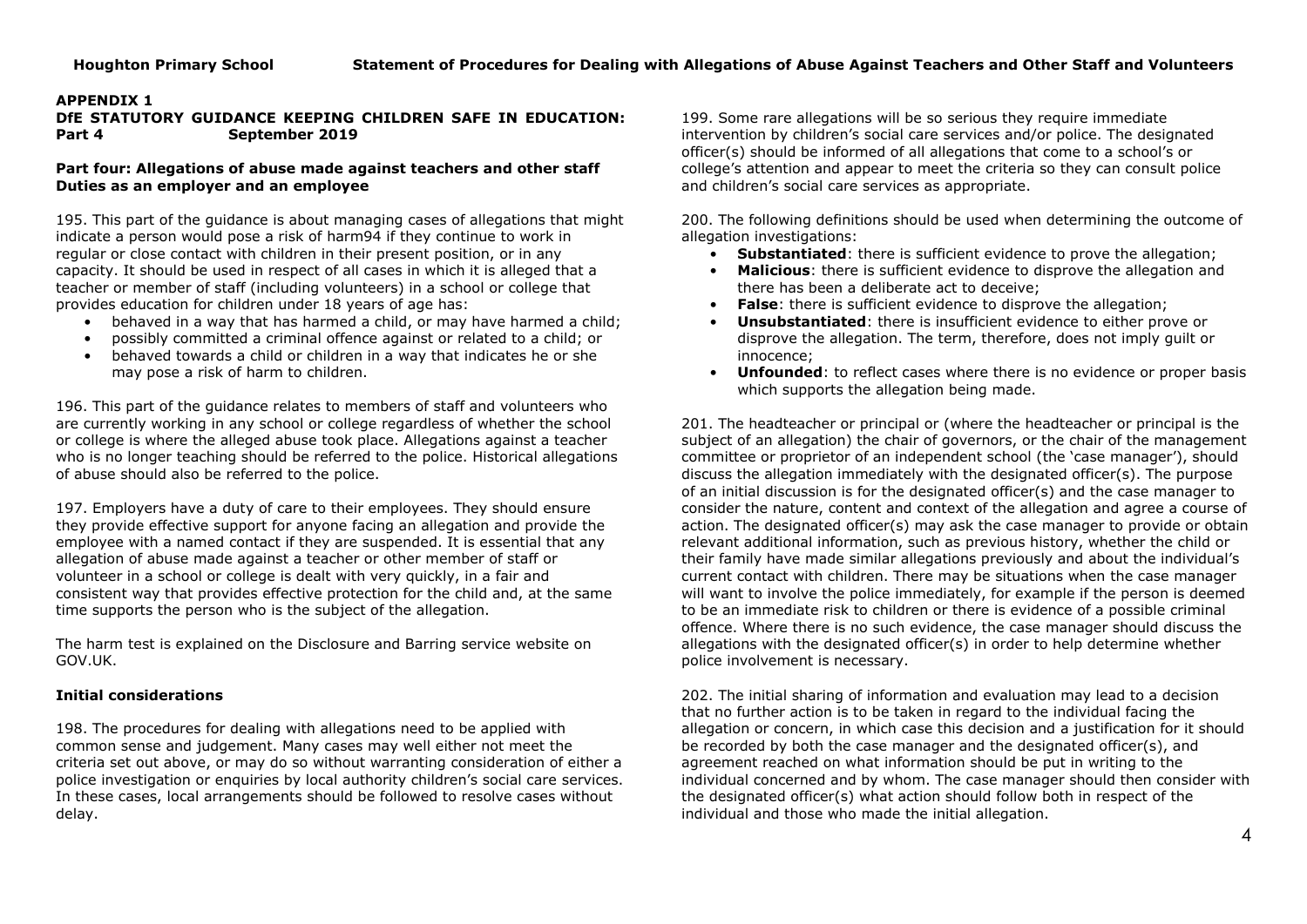203. The case manager should inform the accused person about the allegation as soon as possible after consulting the designated officer(s). It is extremely important that the case manager provides them with as much information as possible at that time.

However, where a strategy discussion is needed, or police or children's social care services need to be involved, the case manager should not do that until those agencies have been consulted, and have agreed what information can be disclosed to the accused. Employers must consider carefully whether the circumstances of a case warrant a person being suspended from contact with children at the school or college or whether alternative arrangements can be put in place until the allegation or concern is resolved. All options to avoid suspension should be considered prior to taking that step (see paragraphs 230- 236 for information about suspension).

## **Supporting those involved**

208. Employers have a duty of care to their employees. They should act to manage and minimise the stress inherent in the allegations process. Support for the individual is vital to fulfilling this duty. Individuals should be informed of concerns or allegations as soon as possible and given an explanation of the likely course of action, unless there is an objection by the children's social care services or the police. The individual should be advised to contact their trade union representative, if they have one, or a colleague for support. They should also be given access to welfare counselling or medical advice where this is provided by the employer.

209. The case manager should appoint a named representative to keep the person who is the subject of the allegation informed of the progress of the case and consider what other support is appropriate for the individual. For staff in maintained schools and colleges, that may include support via the local authority occupational health or employee welfare arrangements. Particular care needs to be taken when employees are suspended to ensure that they are kept informed of both the progress of their case and current work-related issues. Social contact with colleagues and friends should not be prevented unless there is evidence to suggest that such contact is likely to be prejudicial to the gathering and presentation of evidence.

210. Parents or carers of the child or children involved should be told about the allegation as soon as possible if they do not already know of it. However, where a strategy discussion is required, or police or children's social care services need to be involved, the case manager should not do so until those agencies have

been consulted and have agreed what information can be disclosed to the parents or carers. Parents or carers should also be kept informed about the progress of the case, and told the outcome where there is not a criminal prosecution, including the outcome of any disciplinary process. The deliberations of a disciplinary hearing, and the information taken into account in reaching a decision, cannot normally be disclosed but the parents or carers of the child should be told the outcome in confidence.96

211. Parents and carers should also be made aware of the requirement to maintain confidentiality about any allegations made against teachers whilst investigations are ongoing as set out in section 141F of the Education Act 2002 (see paragraphs 213-214). If parents or carers wish to apply to the court to have reporting restrictions removed, they should be told to seek legal advice.

212. In cases where a child may have suffered significant harm, or there may be a criminal prosecution, children's social care services, or the police as appropriate, should consider what support the child or children involved may need.

# **Confidentiality**

213. It is extremely important that when an allegation is made, the school or college make every effort to maintain confidentiality and guard against unwanted publicity while an allegation is being investigated or considered. The Education Act 2002 introduced reporting restrictions preventing the publication of any material that may lead to the identification of a teacher in a school who has been accused by, or on behalf of, a pupil from the same school (where that identification would identify the teacher as the subject of the allegation). The reporting restrictions apply until the point that the accused person is charged with an offence, or until the Secretary of State97 or the General Teaching Council for Wales publishes information about an investigation or decision in a disciplinary case arising from the allegation. The reporting restrictions are disapplied if the individual to whom the restrictions apply effectively waives their right to anonymity by going public themselves or by giving their written consent for another to do so or if a judge lifts restrictions in response to a request to do so. The provisions commenced on 1 October 2012.

214. The legislation imposing restrictions makes clear that "publication" of material that may lead to the identification of the teacher who is the subject of the allegation is prohibited. "Publication" includes "any speech, writing, relevant programme or other communication in whatever form, which is addressed to the public at large or any section of the public." This means that a parent who, for example, published details of the allegation on a social networking site would be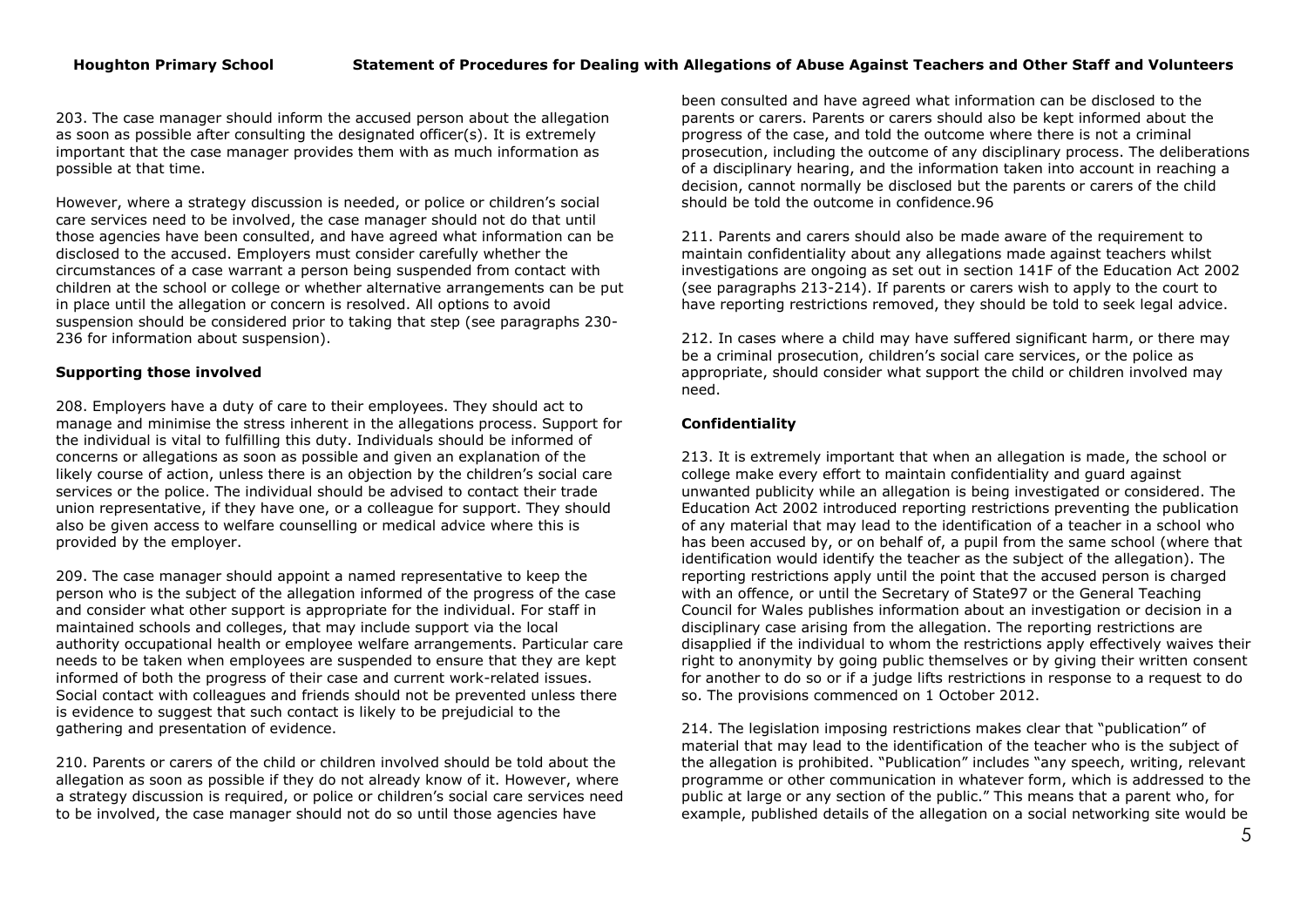#### **Houghton Primary School Statement of Procedures for Dealing with Allegations of Abuse Against Teachers and Other Staff and Volunteers**

in breach of the reporting restrictions (if what was published could lead to the identification of the teacher by members of the public).

215. In accordance with the Authorised Professional Practice published by the College of Policing in May 2017, the police will not normally provide any information to the press or media that might identify an individual who is under investigation, unless and until the person is charged with a criminal offence. (In exceptional cases where the police would like to depart from that rule, for example an appeal to trace a suspect, they must apply to a magistrates' court to request that reporting restrictions be lifted.)

216. The case manager should take advice from the designated officer(s), police and children's social care services to agree the following:

• who needs to know and, importantly, exactly what information can be shared;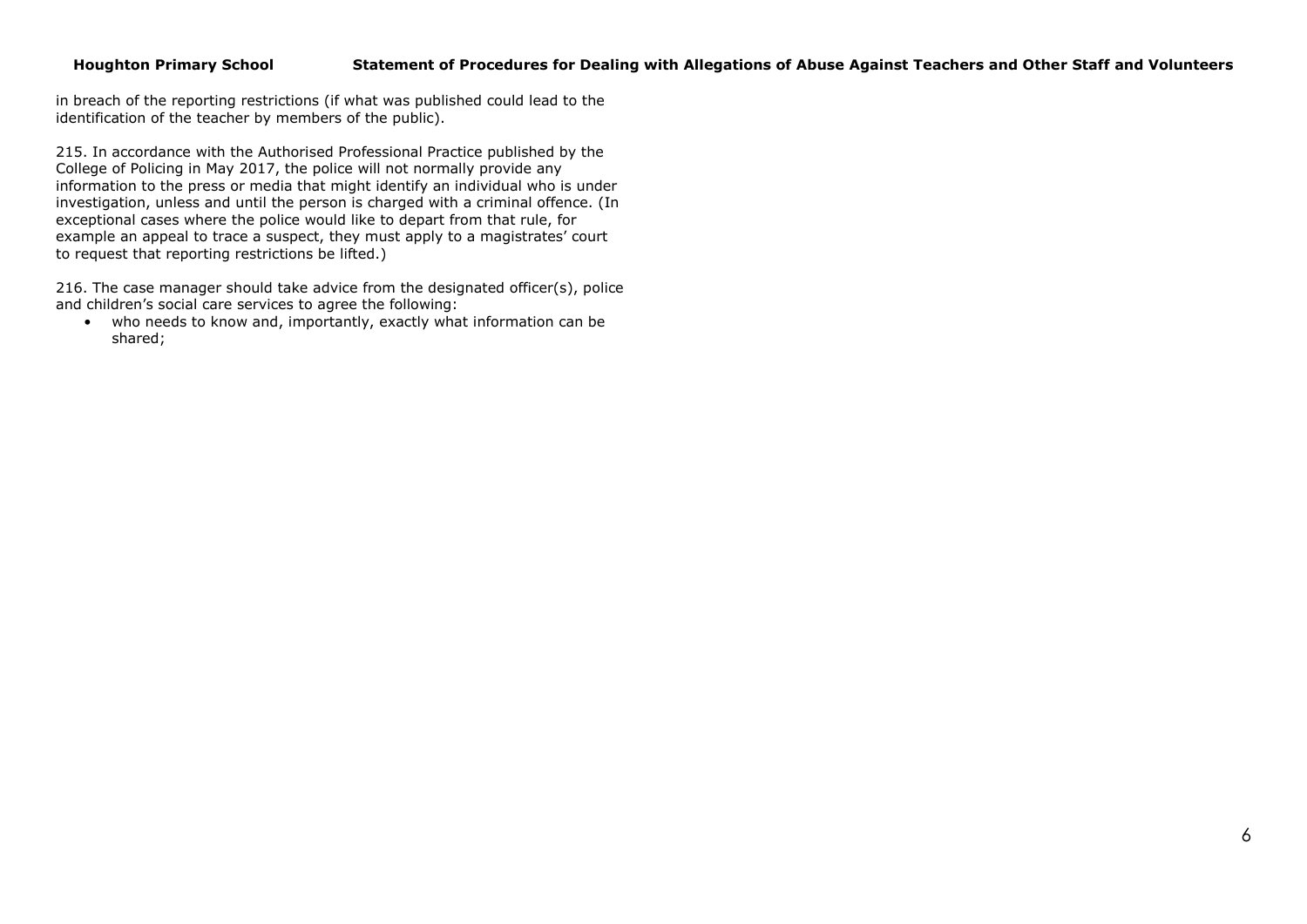- how to manage speculation, leaks and gossip;
- what, if any, information can be reasonably given to the wider community to reduce speculation; and
- how to manage press interest if, and when, it should arise.

## **Managing the situation and exit arrangements**

## **Resignations and 'settlement agreements'**

217. If the accused person resigns, or ceases to provide their services, this should not prevent an allegation being followed up in accordance with this guidance. **A referral to the DBS** *must* **be made, if the criteria are met see paragraphs 163-164**. Schools and sixth form colleges must also consider whether a referral to the Secretary of State is appropriate - see paragraph 166. If the accused person resigns or their services cease to be used and the criteria are met, it will not be appropriate to reach a settlement/compromise agreement. Any settlement/compromise agreement that would prevent a school or college from making a DBS referral even though the criteria for referral are met, is likely to result in a criminal offence being committed. This is because the school or college would not be complying with its legal duty to make the referral.

218. It is important that every effort is made to reach a conclusion in all cases of allegations bearing on the safety or welfare of children, including any in which the person concerned refuses to cooperate with the process. Wherever possible, the accused should be given a full opportunity to answer the allegation and make representations about it. But the process of recording the allegation and any supporting evidence, and reaching a judgement about whether it can be substantiated on the basis of all the information available, should continue even if that cannot be done or the accused does not cooperate. It may be difficult to reach a conclusion in those circumstances, and it may not be possible to apply any disciplinary sanctions if a person's period of notice expires before the process is complete, but it is important to reach and record a conclusion wherever possible.

219. 'Settlement agreements' (sometimes referred to as compromise agreements), by which a person agrees to resign if the employer agrees not to pursue disciplinary action, and both parties agree a form of words to be used in any future reference, should not be used in cases of refusal to cooperate or resignation before the person's notice period expires. Such an agreement will not prevent a thorough police investigation where that is appropriate.

### **Record keeping**

220. Details of allegations that are found to have been malicious should be removed from personnel records. However, for all other allegations, it is important that a clear and comprehensive summary of the allegation, details of how the allegation was followed up and resolved, and a note of any action taken and decisions reached, is kept on the confidential personnel file of the accused, and a copy provided to the person concerned.

221. The purpose of the record is to enable accurate information to be given in response to any future request for a reference, where appropriate. It will provide clarification in cases where future DBS checks reveal information from the police about an allegation that did not result in a criminal conviction and it will help to prevent unnecessary re-investigation if, as sometimes happens, an allegation re-surfaces after a period of time.

222. Schools and colleges have an obligation to preserve records which contain information about allegations of sexual abuse for the Independent Inquiry into Child Sexual Abuse (IICSA), for the term of the inquiry (further information can be found on the IICSA website). All other records should be retained at least until the accused has reached normal pension age or for a period of 10 years from the date of the allegation if that is longer.

223. The Information Commissioner has published guidance on employment records in its Employment Practices Code and supplementary guidance, which provides some practical advice on record retention.

## **References**

224. Cases in which an allegation was proven to be false, unsubstantiated or malicious should not be included in employer references. A history of repeated concerns or allegations which have all been found to be false, unsubstantiated or malicious should also not be included in any reference. See paragraphs 144- 147 for further information on references.

## **Timescales**

225. It is in everyone's interest to resolve cases as quickly as possible and is consistent with a fair and thorough investigation. All allegations should be investigated as a priority to avoid any delay. Target timescales are shown below: the time taken to investigate and resolve individual cases depends on a variety of factors including the nature, seriousness and complexity of the allegation, but these targets should be achieved in all but truly exceptional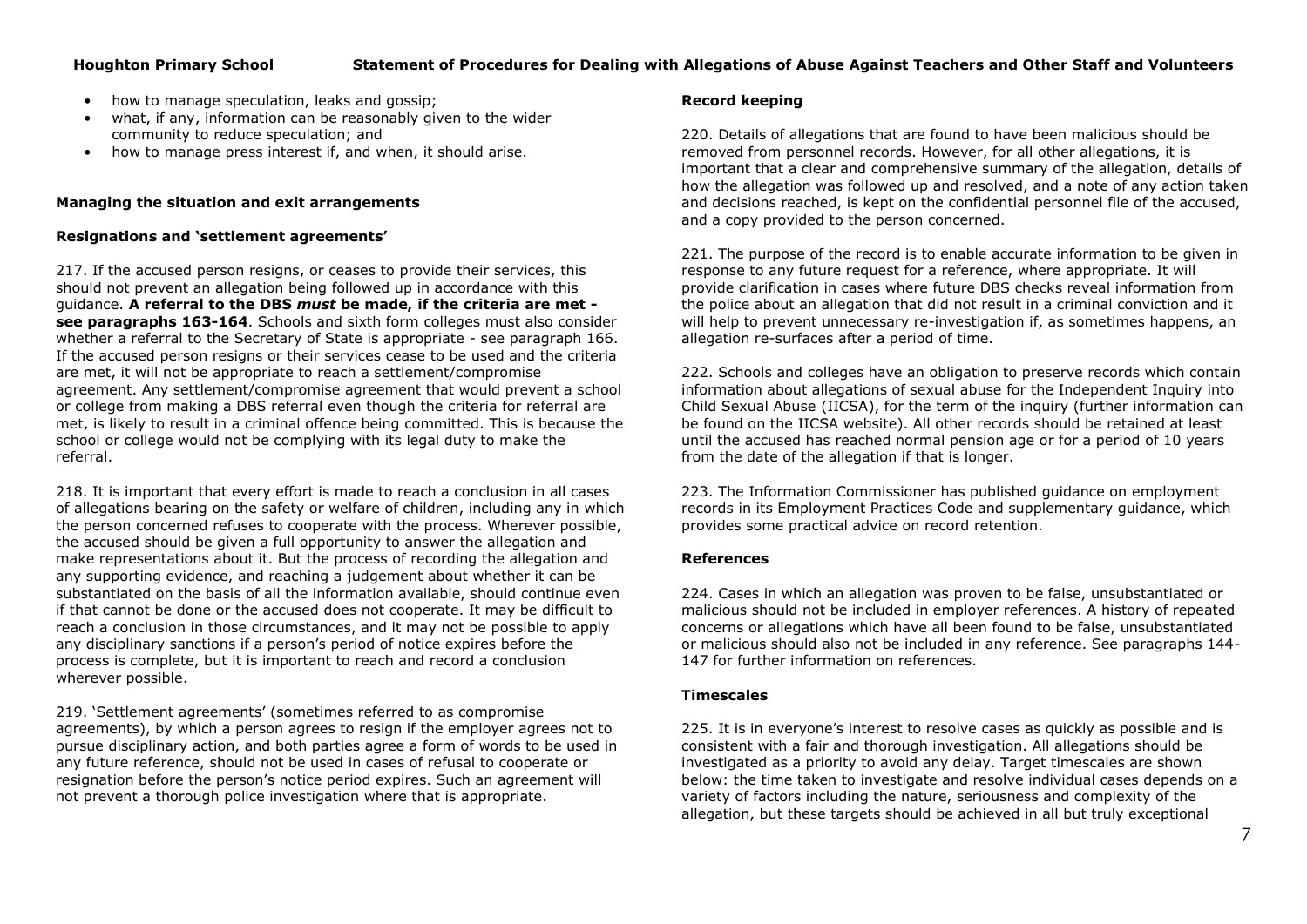cases. It is expected that 80 per cent of cases should be resolved within one month, 90 per cent within three months, and all but the most exceptional cases should be completed within 12 months.

226. For those cases where it is clear immediately that the allegation is unsubstantiated or malicious, they should be resolved within one week. Where the initial consideration decides that the allegation does not involve a possible criminal offence it will be for the employer to deal with it, although if there are concerns about child protection, the employer should discuss them with the designated officer(s). In such cases, if the nature of the allegation does not require formal disciplinary action, the employer should instigate appropriate action within three working days. If a disciplinary hearing is required and can be held without further investigation, the hearing should be held within 15 working days.

## **Oversight and monitoring**

227. The designated officer(s) has overall responsibility for oversight of the procedures for dealing with allegations, for resolving any inter-agency issues, and for liaison with the three safeguarding partners. The designated officer(s) will provide advice and guidance to the case manager, in addition to liaising with the police and other agencies, and monitoring the progress of cases to ensure that they are dealt with as quickly as possible consistent with a thorough and fair process. Reviews should be conducted at fortnightly or monthly intervals, depending on the complexity of the case.

228. Police forces should also identify officers who will be responsible for:

- liaising with the designated officer(s);
- taking part in the strategy discussion or initial evaluation:
- subsequently reviewing the progress of those cases in which there is a police investigation; and
- sharing information on completion of the investigation or any prosecution.

229. If the strategy discussion or initial assessment decides that a police investigation is required, the police should also set a target date for reviewing the progress of the investigation and consulting the Crown Prosecution Service (CPS) about whether to: charge the individual; continue to investigate; or close the investigation. Wherever possible, that review should take place no later than four weeks after the initial evaluation. Dates for subsequent reviews, ideally at fortnightly intervals, should be set at the meeting if the investigation continues.

#### **Suspension**

230. The possible risk of harm to children posed by an accused person should be evaluated and managed in respect of the child(ren) involved in the allegations. In some rare cases that will require the case manager to consider suspending the accused until the case is resolved. Suspension should not be an automatic response when an allegation is reported: all options to avoid suspension should be considered prior to taking that step. If the case manager is concerned about the welfare of other children in the community or the teacher's family, those concerns should be reported to the designated officer(s), children's social care or the police as required. But suspension is highly unlikely to be justified on the basis of such concerns alone.

231. Suspension should be considered only in a case where there is cause to suspect a child or other children at the school or college is/are at risk of harm or the case is so serious that it might be grounds for dismissal. However, a person should not be suspended automatically: the case manager must consider carefully whether the circumstances warrant suspension from contact with children at the school or college or until the allegation is resolved, and may wish to seek advice from their personnel adviser and the designated officer(s). In cases where the school or sixth form college is made aware that the Secretary of State has made an interim prohibition order in respect of an individual who works at the school or sixth form college, immediate action should be taken to ensure the individual does not carry out work in contravention of the order, i.e. pending the findings of the TRA investigation, the individual must not carry out teaching work.

232. The case manager should also consider whether the result that would be achieved by immediate suspension could be obtained by alternative arrangements. In many cases an investigation can be resolved quickly and without the need for suspension. If the designated officer(s), police and children's social care services have no objections to the member of staff continuing to work during the investigation, the case manager should be as inventive as possible to avoid suspension. Based on assessment of risk, the following alternatives should be considered by the case manager before suspending a member of staff:

- redeployment within the school or college so that the individual does not have direct contact with the child or children concerned;
- providing an assistant to be present when the individual has contact with children;
- redeploying to alternative work in the school or college so the individual does not have unsupervised access to children;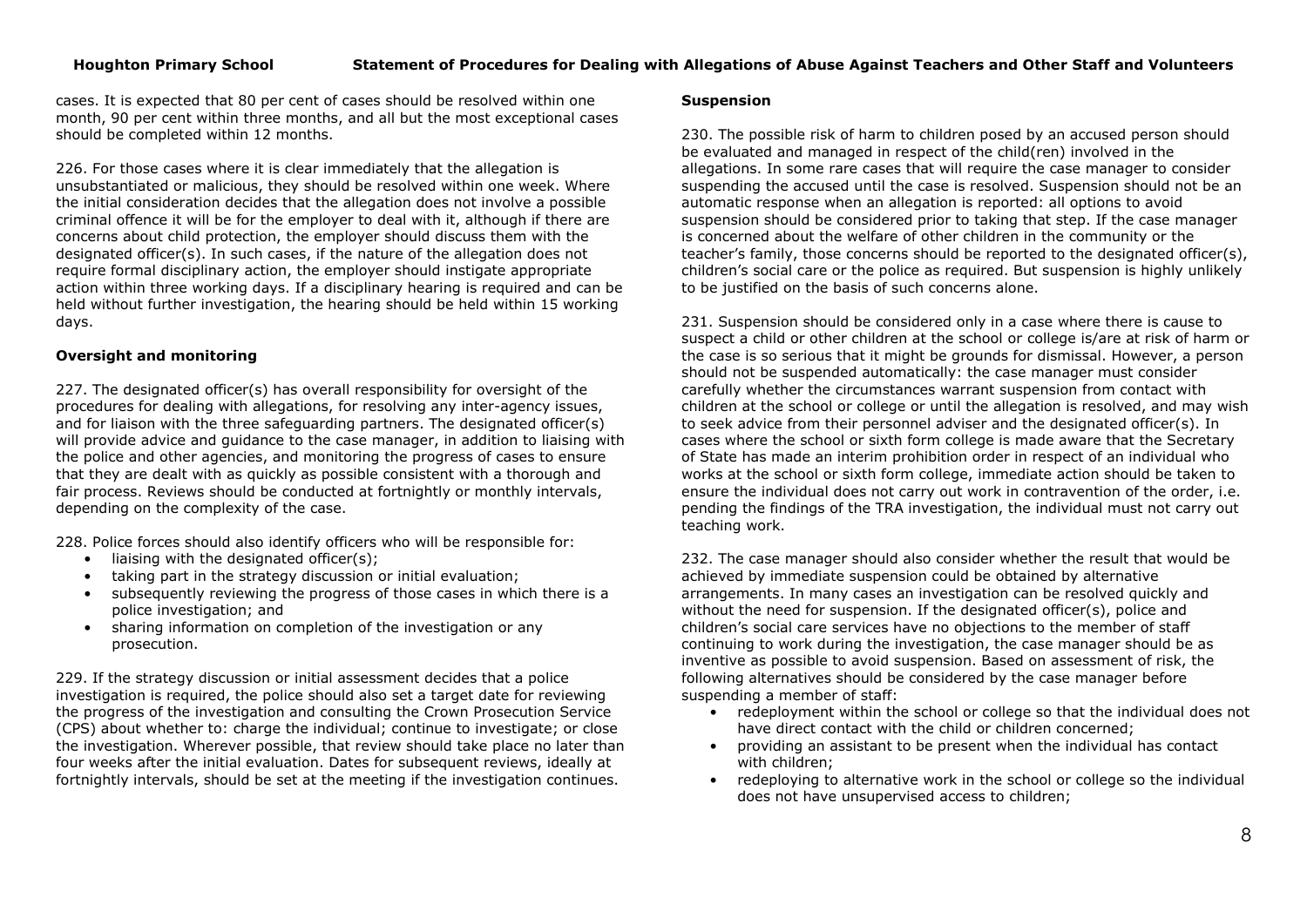- moving the child or children to classes where they will not come into contact with the member of staff, making it clear that this is not a punishment and parents have been consulted; or
- temporarily redeploying the member of staff to another role in a different location, for example to an alternative school or college or work for the local authority or academy trust.

233. These alternatives allow time for an informed decision regarding the suspension and possibly reduce the initial impact of the allegation. This will, however, depend upon the nature of the allegation. The case manager should consider the potential permanent professional reputational damage to employees that can result from suspension where an allegation is later found to be unsubstantiated or maliciously intended.

234. If immediate suspension is considered necessary, the rationale and justification for such a course of action should be agreed and recorded by both the case manager and the designated officer(s). This should also include what alternatives to suspension have been considered and why they were rejected.

235. Where it has been deemed appropriate to suspend the person, written confirmation should be dispatched within one working day, giving as much detail as appropriate for the reasons for the suspension. It is not acceptable for an employer to leave a person who has been suspended without any support. The person should be informed at the point of their suspension who their named contact is within the organisation and provided with their contact details.

236. Children's social care services or the police cannot require the case manager to suspend a member of staff or a volunteer, although they should give appropriate weight to their advice. The power to suspend is vested in the proprietor of the school, or governing bodies of the school or college who are the employers of staff at the school or college. However, where a strategy discussion or initial evaluation concludes that there should be enquiries by the children's social care services and/or an investigation by the police, the designated officer(s) should canvass police and children's social care services for views about whether the accused member of staff needs to be suspended from contact with children in order to inform the school or college consideration of suspension. Police involvement does not make it mandatory to suspend a member of staff; this decision should be taken on a case-by-case basis having undertaken a risk assessment.

#### **Information sharing**

237. In a strategy discussion or the initial evaluation of the case, the agencies involved should share all relevant information they have about the person who is the subject of the allegation, and about the alleged victim.

238. Where the police are involved, wherever possible the employer should ask the police to obtain consent from the individuals involved to share their statements and evidence for use in the employer disciplinary process. This should be done as their investigation proceeds and will enable the police to share relevant information without delay at the conclusion of their investigation or any court case.

239. Children's social care services should adopt a similar procedure when making enquiries to determine whether the child or children named in the allegation are in need of protection or services, so that any information obtained in the course of those enquiries which is relevant to a disciplinary case can be passed to the employer without delay.

## **Specific actions**

## **Following a criminal investigation or a prosecution**

240. The police should inform the employer and designated officer(s) immediately when a criminal investigation and any subsequent trial is complete, or if it is decided to close an investigation without charge, or not to continue to prosecute the case after the person has been charged. In those circumstances, the designated officer(s) should discuss with the case manager whether any further action, including disciplinary action, is appropriate and, if so, how to proceed. The information provided by the police and/or children's social care services should inform that decision. The options will depend on the circumstances of the case and the consideration will need to take into account the result of the police investigation or the trial, as well as the different standard of proof required in disciplinary and criminal proceedings.

#### **On conclusion of a case**

241. If the allegation is substantiated and the person is dismissed or the employer ceases to use the person's services, or the person resigns or otherwise ceases to provide his or her services, the designated officer(s) should discuss with the case manager and their personnel adviser whether the school or college will decide to make a referral to the DBS for consideration of whether inclusion on the barred lists is required; and, in the case of a member of